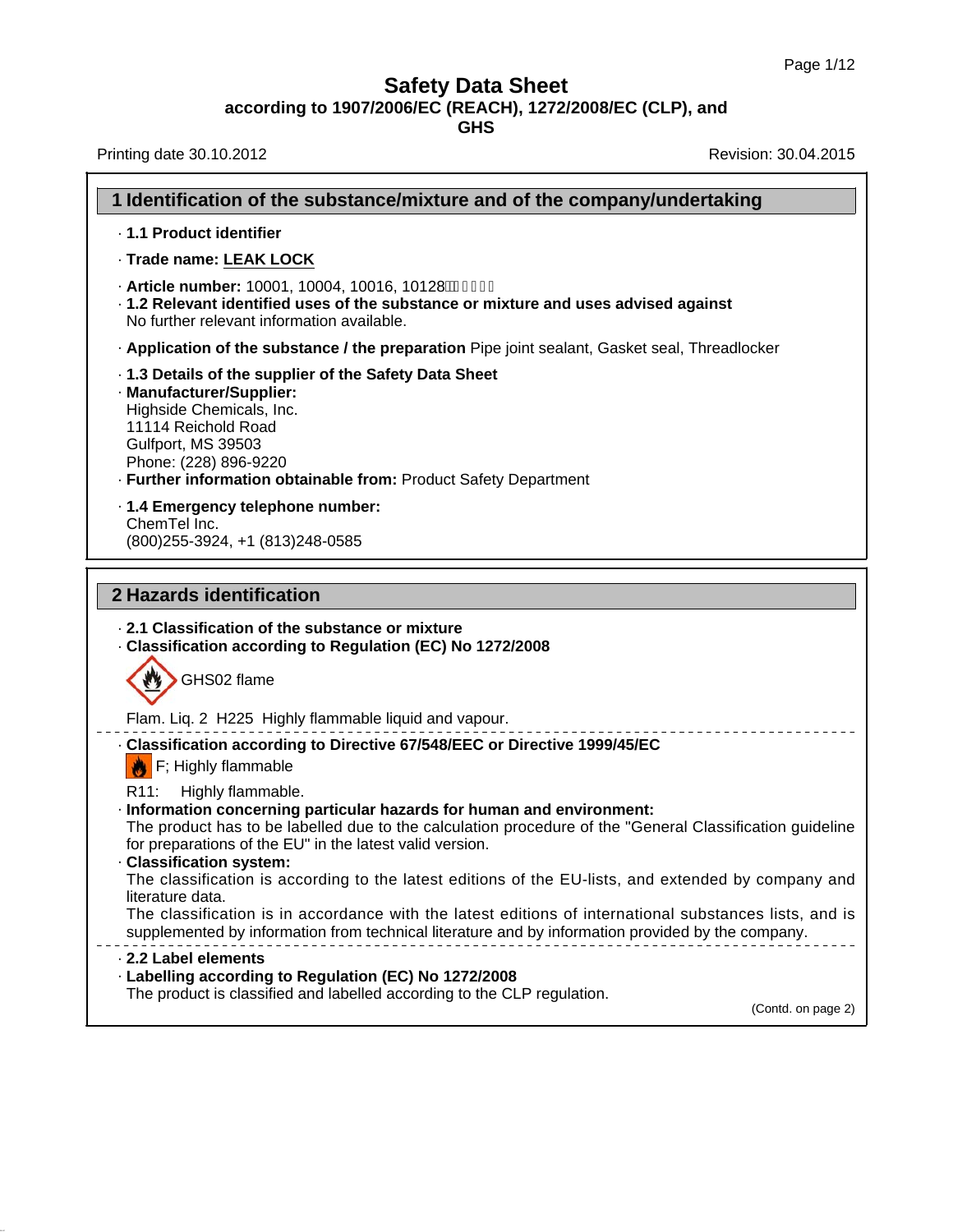Printing date 30.10.2012 **Revision: 30.04.2015** 

**Trade name: LEAK LOCK**

|                                      | (Contd. of page 1)                                                                                                           |
|--------------------------------------|------------------------------------------------------------------------------------------------------------------------------|
| · Hazard pictograms                  |                                                                                                                              |
|                                      |                                                                                                                              |
|                                      |                                                                                                                              |
|                                      |                                                                                                                              |
| GHS02                                |                                                                                                                              |
| · Signal word Danger                 |                                                                                                                              |
|                                      | · Hazard-determining components of labelling:                                                                                |
| titanium dioxide                     |                                                                                                                              |
| · Hazard statements                  |                                                                                                                              |
|                                      | H225 Highly flammable liquid and vapour.                                                                                     |
| · Precautionary statements           |                                                                                                                              |
| P <sub>101</sub>                     | If medical advice is needed, have product container or label at hand.                                                        |
| P <sub>102</sub><br>P <sub>103</sub> | Keep out of reach of children.<br>Read label before use.                                                                     |
| P210                                 | Keep away from heat/sparks/open flames/hot surfaces. - No smoking.                                                           |
| P241                                 | Use explosion-proof electrical/ventilating/lighting/equipment.                                                               |
| P280                                 | Wear protective gloves/protective clothing/eye protection/face protection.                                                   |
| P281                                 | Use personal protective equipment as required.                                                                               |
| P240                                 | Ground/bond container and receiving equipment.                                                                               |
| P233                                 | Keep container tightly closed.                                                                                               |
| P <sub>242</sub>                     | Use only non-sparking tools.                                                                                                 |
| P243                                 | Take precautionary measures against static discharge.                                                                        |
| P201                                 | Obtain special instructions before use.                                                                                      |
| P <sub>202</sub>                     | Do not handle until all safety precautions have been read and understood.                                                    |
|                                      | P303+P361+P353 IF ON SKIN (or hair): Remove/Take off immediately all contaminated clothing. Rinse<br>skin with water/shower. |
| P308+P313                            | IF exposed or concerned: Get medical advice/attention.                                                                       |
| P370+P378                            | In case of fire: Use for extinction: CO2, powder or water spray.                                                             |
| P405                                 | Store locked up.                                                                                                             |
| P403+P235                            | Store in a well-ventilated place. Keep cool.                                                                                 |
| P <sub>501</sub>                     | Dispose of contents/container in accordance with local/regional/national/international                                       |
|                                      | regulations.                                                                                                                 |
| · Hazard description:                |                                                                                                                              |
| · WHMIS-symbols:                     |                                                                                                                              |
| B2 - Flammable liquid                |                                                                                                                              |
|                                      | D2B - Toxic material causing other toxic effects                                                                             |
|                                      |                                                                                                                              |
|                                      |                                                                                                                              |
| · NFPA ratings (scale 0 - 4)         |                                                                                                                              |
|                                      | Health $= 2$                                                                                                                 |
| $Fire = 3$                           |                                                                                                                              |
|                                      | Reactivity = $0$                                                                                                             |
|                                      | (Contd. on page 3)                                                                                                           |
|                                      |                                                                                                                              |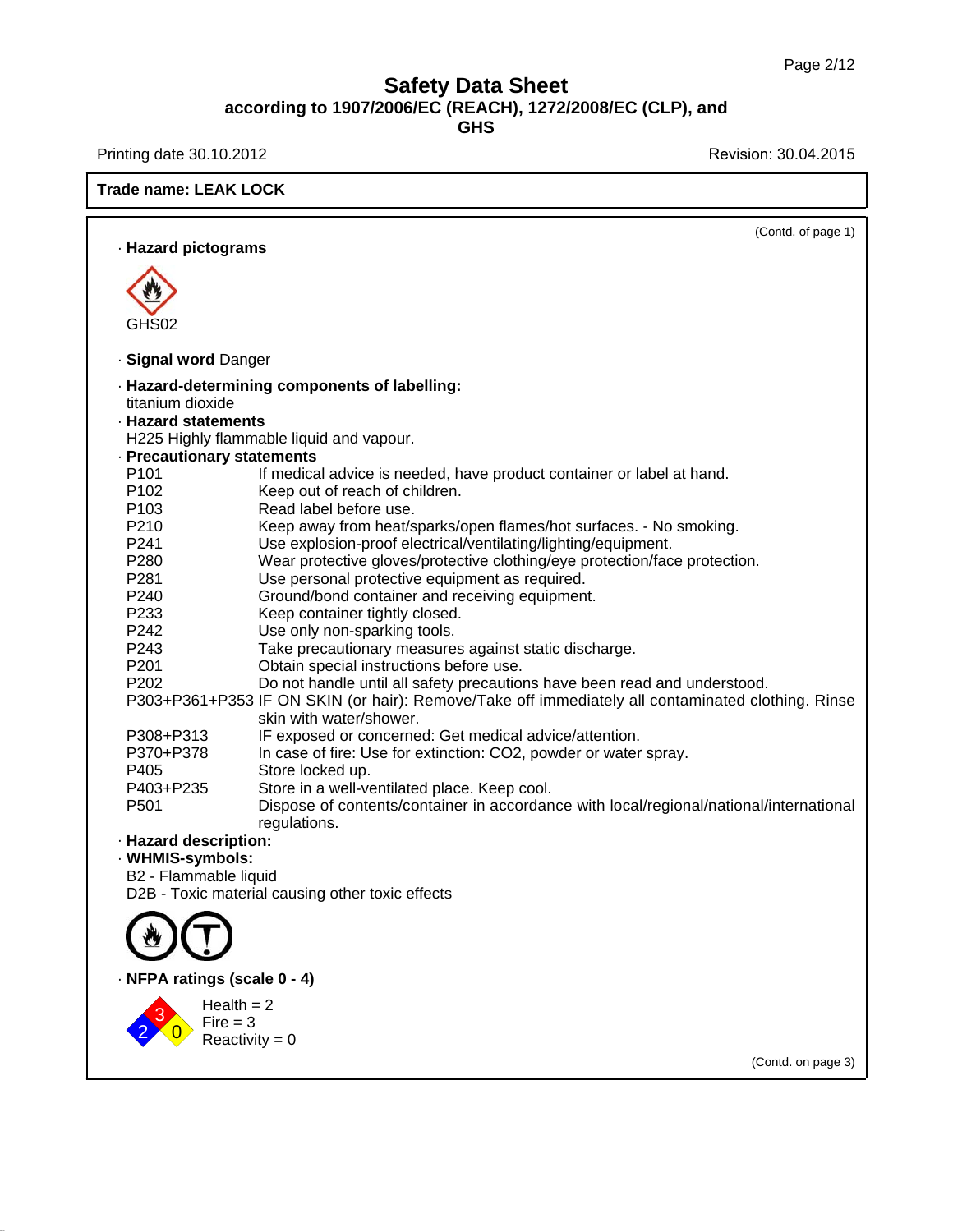Printing date 30.10.2012 **Printing date 30.10.2015** 

#### **Trade name: LEAK LOCK**

(Contd. of page 2)

#### · **HMIS-ratings (scale 0 - 4)**

 HEALTH FIRE  $\overline{2}$  Health =  $\overline{2}$ <mark>3</mark> Fire = 3

REACTIVITY<sup>O</sup> Reactivity = 0

\* - Indicates a long term health hazard from repeated or prolonged exposures.

#### · **HMIS Long Term Health Hazard Substances**

64-17-5 ethanol

13463-67-7 titanium dioxide

· **2.3 Other hazards**

#### · **Results of PBT and vPvB assessment**

· **PBT:** Not applicable.

· **vPvB:** Not applicable.

## **3 Composition/information on ingredients**

#### · **3.2 Mixtures**

· **Description:** Mixture of substances listed below with nonhazardous additions.

| · Dangerous components:                                                                        |                                                     |        |
|------------------------------------------------------------------------------------------------|-----------------------------------------------------|--------|
| $\overline{CAS: 64-17-5}$                                                                      | ethanol                                             | 25-50% |
| EINECS: 200-578-6                                                                              | $\blacksquare$ F R11                                |        |
| Index number: 603-002-00-5<br>• Flam. Liq. 2, H225                                             |                                                     |        |
| CAS: 13463-67-7                                                                                | titanium dioxide                                    | < 10%  |
| EINECS: 236-675-5                                                                              | $\mathsf{\times}$ Xn R20-40                         |        |
|                                                                                                | Carc. Cat. 3                                        |        |
|                                                                                                | Carc. 2, H351                                       |        |
|                                                                                                | $\Diamond$ Acute Tox. 4, H332                       |        |
| CAS: 57-55-6                                                                                   | Propylene Glycol                                    | < 10%  |
| EINECS: 200-338-0                                                                              | substance with a Community workplace exposure limit |        |
| <b>Additional information:</b> For the wording of the listed risk phrases refer to section 16. |                                                     |        |

## **4 First aid measures**

#### · **4.1 Description of first aid measures**

- · **General information:** No special measures required.
- · **After inhalation:** Supply fresh air; consult doctor in case of complaints.
- · **After skin contact:**
- Clean with water and soap.
- If skin irritation continues, consult a doctor.

#### · **After eye contact:**

Rinse opened eye for several minutes under running water.

Remove contact lenses if worn.

Rinse opened eye for several minutes under running water. If symptoms persist, consult a doctor.

(Contd. on page 4)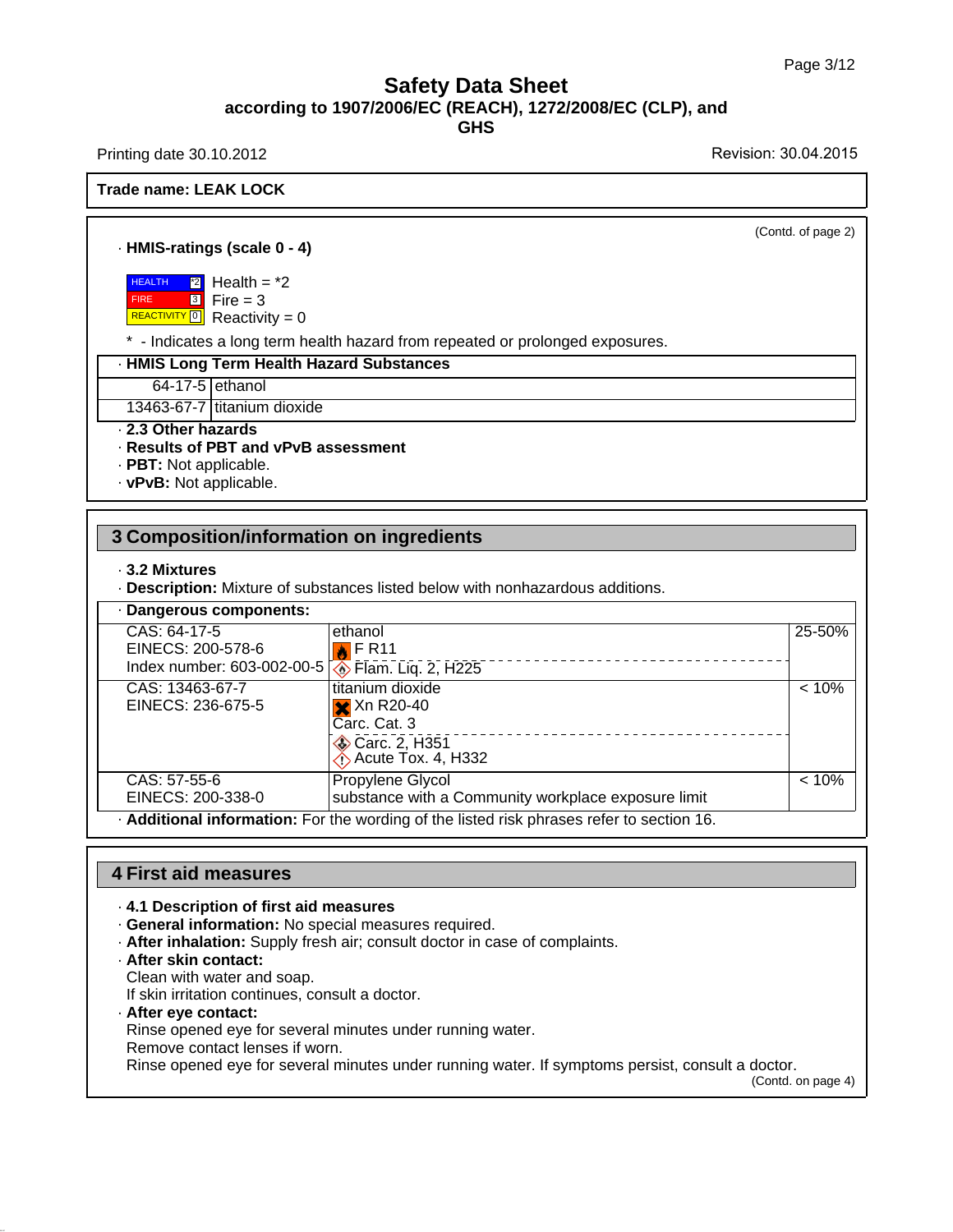**GHS**

Printing date 30.10.2012 **Revision: 30.04.2015** 

#### **Trade name: LEAK LOCK**

(Contd. of page 3)

· **After swallowing:** Rinse out mouth and then drink plenty of water. Do not induce vomiting; call for medical help immediately.

· **4.2 Most important symptoms and effects, both acute and delayed Dizziness** 

Gastric or intestinal disorders

· **Hazards** No further relevant information available.

· **4.3 Indication of any immediate medical attention and special treatment needed** If swallowed, gastric irrigation with added, activated carbon. Monitor circulation, possible shock treatment. Medical supervision for at least 48 hours.

#### **5 Firefighting measures**

- · **5.1 Extinguishing media**
- · **Suitable extinguishing agents:**

CO2, powder or water spray. Fight larger fires with water spray or alcohol resistant foam.

- · **For safety reasons unsuitable extinguishing agents:** None.
- · **5.2 Special hazards arising from the substance or mixture**

In case of fire, the following can be released: Carbon monoxide (CO) Under certain fire conditions, traces of other toxic gases cannot be excluded.

- · **5.3 Advice for firefighters**
- · **Protective equipment:** Wear self-contained respiratory protective device. Wear fully protective suit.
- · **Additional information** Cool endangered receptacles with water spray.

#### **6 Accidental release measures**

· **6.1 Personal precautions, protective equipment and emergency procedures** Wear protective equipment. Keep unprotected persons away. Ensure adequate ventilation Keep away from ignition sources. Protect from heat. · **6.2 Environmental precautions:** Dilute with plenty of water. · **6.3 Methods and material for containment and cleaning up:**

Absorb with liquid-binding material (sand, diatomite, acid binders, universal binders, sawdust). Dispose contaminated material as waste according to item 13.

· **6.4 Reference to other sections** See Section 7 for information on safe handling. See Section 8 for information on personal protection equipment. See Section 13 for disposal information.

(Contd. on page 5)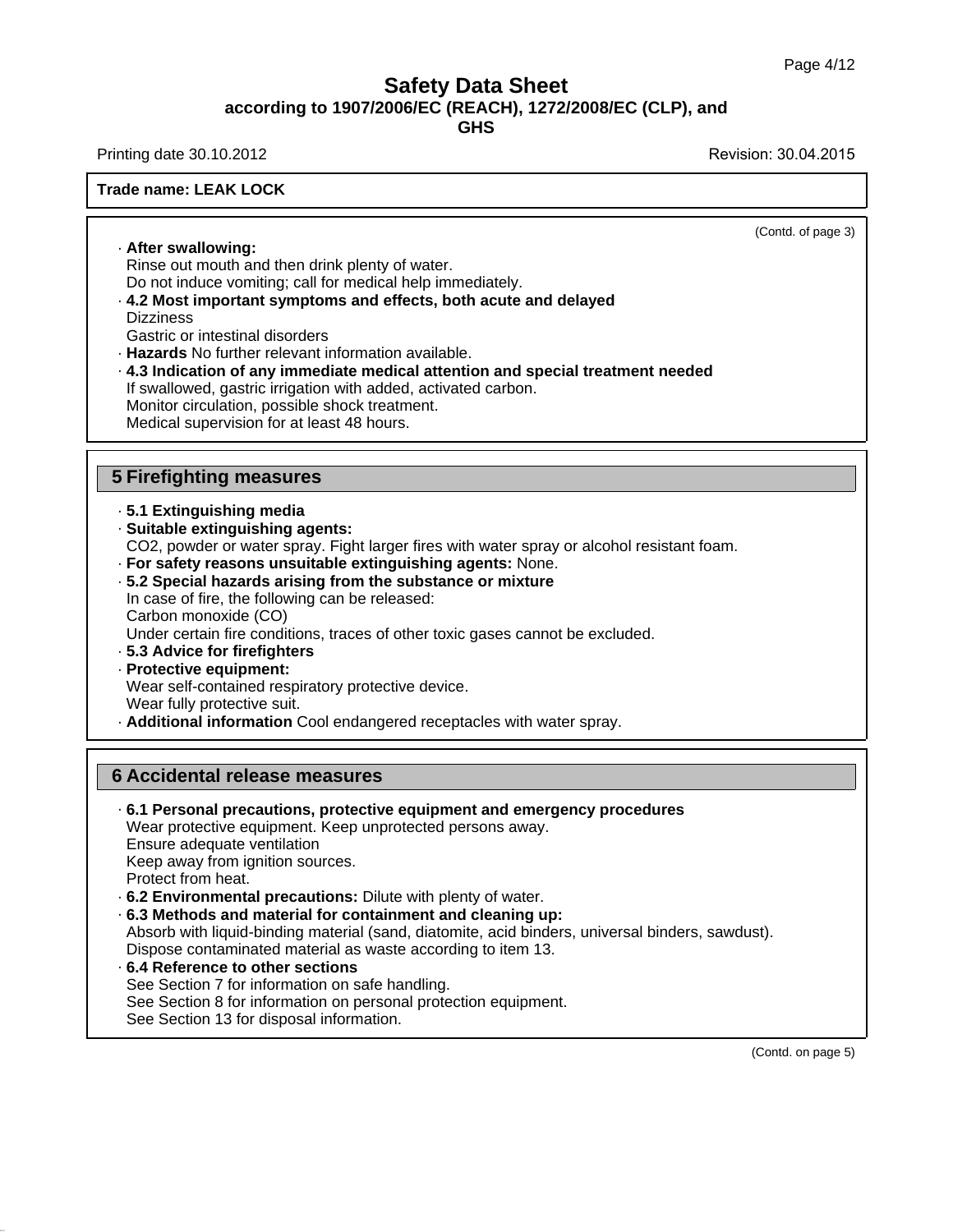Printing date 30.10.2012 **Revision: 30.04.2015** 

**Trade name: LEAK LOCK**

(Contd. of page 4)

## **7 Handling and storage**

· **7.1 Precautions for safe handling** Ensure good ventilation/exhaustion at the workplace.

- Prevent formation of aerosols.
- · **Information about fire and explosion protection:** Keep ignition sources away - Do not smoke. Protect against electrostatic charges. Flammable gas-air mixtures may form in empty receptacles.
- · **7.2 Conditions for safe storage, including any incompatibilities**
- · **Storage:**
- · **Requirements to be met by storerooms and receptacles:** Store in a cool location. Provide ventilation for receptacles.
- · **Information about storage in one common storage facility:** Store away from foodstuffs. Store away from oxidizing agents.
- · **Further information about storage conditions:** Store in cool, dry conditions in well sealed receptacles. Keep container tightly sealed. Store receptacle in a well ventilated area. · **7.3 Specific end use(s)** No further relevant information available.

## **8 Exposure controls/personal protection**

· **Additional information about design of technical facilities:** No further data; see item 7.

|  |  |  | 8.1 Control parameters |
|--|--|--|------------------------|
|--|--|--|------------------------|

| · Ingredients with limit values that require monitoring at the workplace: |                                                                                 |  |  |
|---------------------------------------------------------------------------|---------------------------------------------------------------------------------|--|--|
|                                                                           | 64-17-5 ethanol                                                                 |  |  |
| PEL (USA)                                                                 | 1900 mg/m <sup>3</sup> , 1000 ppm                                               |  |  |
| REL (USA)                                                                 | 1900 mg/m <sup>3</sup> , 1000 ppm                                               |  |  |
| TLV (USA)<br>Short-term value: 1880 mg/m <sup>3</sup> , 1000 ppm          |                                                                                 |  |  |
|                                                                           | EL (Canada) Short-term value: 1000 ppm                                          |  |  |
|                                                                           | EV (Canada) $ 1,900 \text{ mg/m}^3$ , 1,000 ppm                                 |  |  |
| 57-55-6 Propylene Glycol                                                  |                                                                                 |  |  |
| WEEL (USA) $10 \text{ mg/m}^3$                                            |                                                                                 |  |  |
| EV (Canada)   155* 10** mg/m <sup>3</sup> , 50* ppm                       |                                                                                 |  |  |
| *vapour and aerosol; ** aerosol only                                      |                                                                                 |  |  |
|                                                                           | . <b>DNELs</b> No further relevant information available.                       |  |  |
|                                                                           | . PNECs No further relevant information available.                              |  |  |
|                                                                           | . Additional information: The lists valid during the making were used as basis. |  |  |

(Contd. on page 6)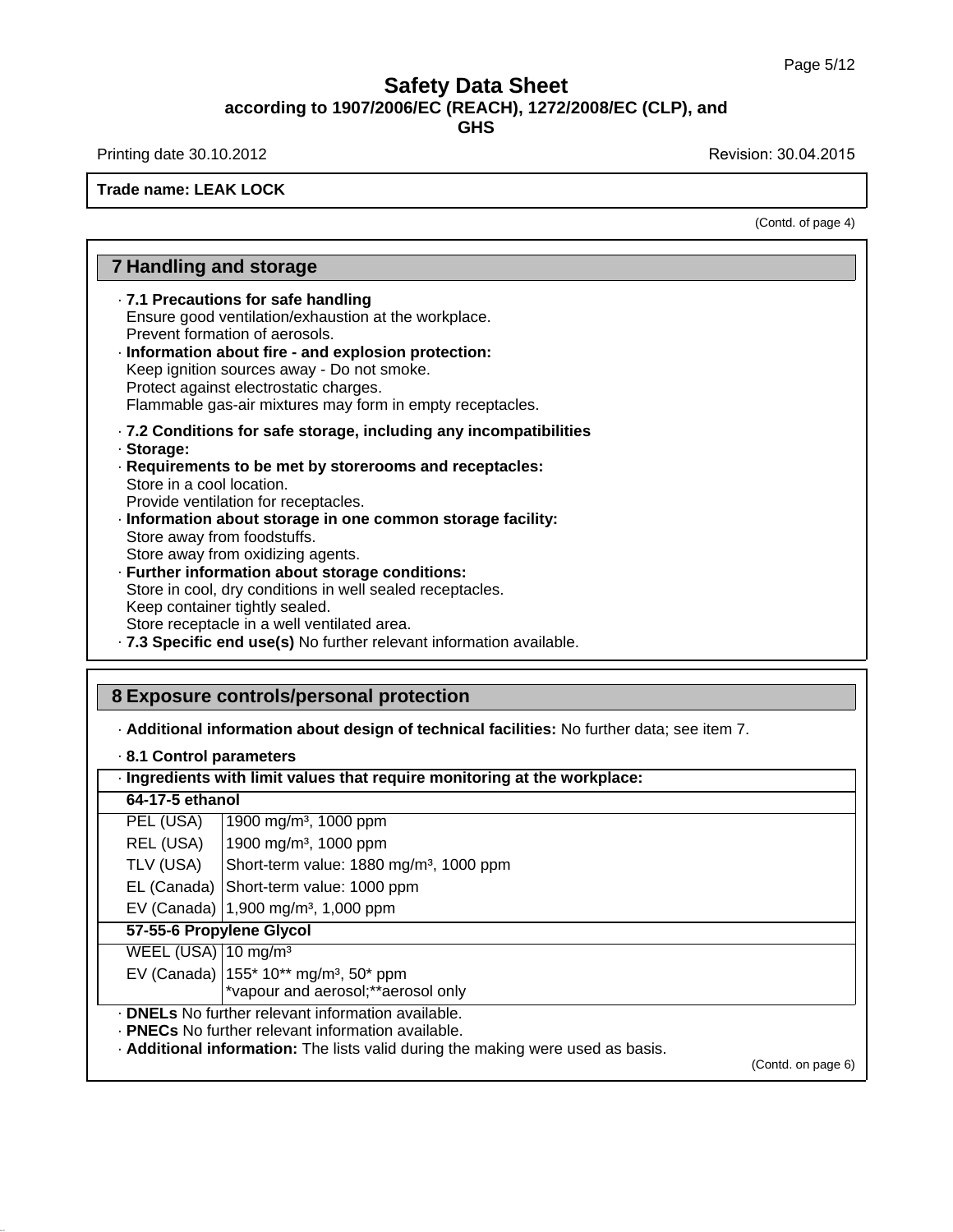٦

# **Safety Data Sheet according to 1907/2006/EC (REACH), 1272/2008/EC (CLP), and**

**GHS**

Printing date 30.10.2012 **Revision: 30.04.2015** 

| <b>Trade name: LEAK LOCK</b>                                                                                                                                                                                                                                                                                                                                                                                                                                                                                                                                                                                                                                                                                                                                                                                                                                                                                                                                                                                                                                                                                                                                                        |
|-------------------------------------------------------------------------------------------------------------------------------------------------------------------------------------------------------------------------------------------------------------------------------------------------------------------------------------------------------------------------------------------------------------------------------------------------------------------------------------------------------------------------------------------------------------------------------------------------------------------------------------------------------------------------------------------------------------------------------------------------------------------------------------------------------------------------------------------------------------------------------------------------------------------------------------------------------------------------------------------------------------------------------------------------------------------------------------------------------------------------------------------------------------------------------------|
| (Contd. of page 5)                                                                                                                                                                                                                                                                                                                                                                                                                                                                                                                                                                                                                                                                                                                                                                                                                                                                                                                                                                                                                                                                                                                                                                  |
| 8.2 Exposure controls<br>· Personal protective equipment:<br>· General protective and hygienic measures:<br>Keep away from foodstuffs, beverages and feed.<br>Wash hands before breaks and at the end of work.<br>Avoid contact with the eyes and skin.<br>Do not inhale dust / smoke / mist.<br>· Respiratory protection:<br>Use suitable respiratory protective device in case of insufficient ventilation.<br>Use suitable respiratory protective device when aerosol or mist is formed.<br>· Protection of hands:                                                                                                                                                                                                                                                                                                                                                                                                                                                                                                                                                                                                                                                               |
| Protective gloves                                                                                                                                                                                                                                                                                                                                                                                                                                                                                                                                                                                                                                                                                                                                                                                                                                                                                                                                                                                                                                                                                                                                                                   |
| The glove material has to be impermeable and resistant to the product/ the substance/ the preparation.<br>Due to missing tests no recommendation to the glove material can be given for the product/ the<br>preparation/ the chemical mixture.<br>Selection of the glove material on consideration of the penetration times, rates of diffusion and the<br>degradation<br>· Material of gloves<br>Sensibilization by the components in the glove materials is possible.<br>The selection of the suitable gloves does not only depend on the material, but also on further marks of<br>quality and varies from manufacturer to manufacturer. As the product is a preparation of several<br>substances, the resistance of the glove material can not be calculated in advance and has therefore to be<br>checked prior to the application.<br>· Penetration time of glove material<br>The exact break through time has to be found out by the manufacturer of the protective gloves and has to<br>be observed.<br>· For the permanent contact gloves made of the following materials are suitable:<br>Butyl rubber, BR<br>Nitrile rubber, NBR<br>Neoprene gloves<br>· Eye protection: |
| Contact lenses should not be worn.<br><b>Service</b><br>Safety glasses with side shields or face shield strongly suggested.                                                                                                                                                                                                                                                                                                                                                                                                                                                                                                                                                                                                                                                                                                                                                                                                                                                                                                                                                                                                                                                         |
| · Body protection: Protective work clothing<br>· Limitation and supervision of exposure into the environment No special requirements.<br>· Risk management measures<br>See Section 7 for additional information.<br>No special requirements.                                                                                                                                                                                                                                                                                                                                                                                                                                                                                                                                                                                                                                                                                                                                                                                                                                                                                                                                        |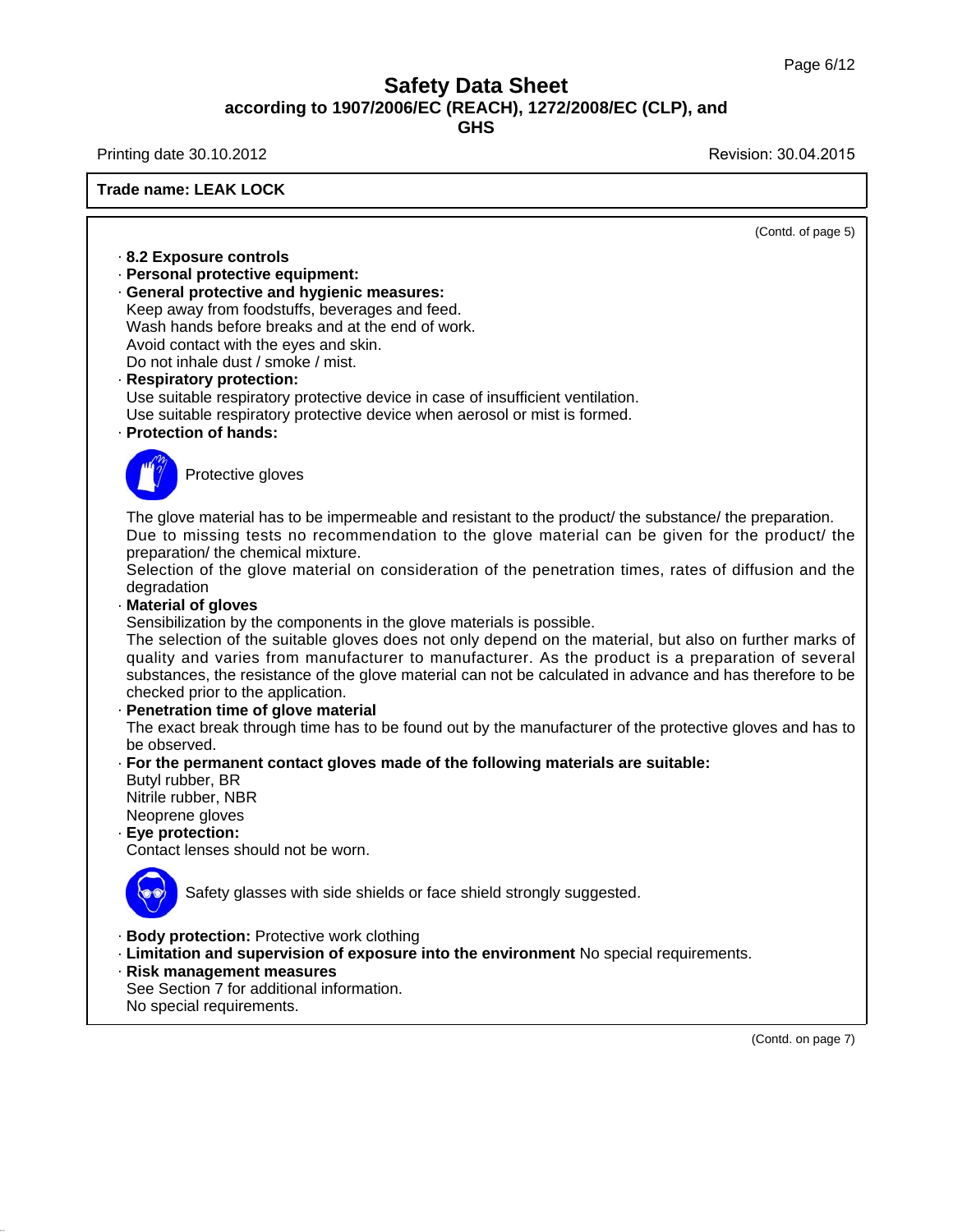Printing date 30.10.2012 **Revision: 30.04.2015** 

**Trade name: LEAK LOCK**

(Contd. of page 6)

|                                                                                                     | 9 Physical and chemical properties                                                              |  |  |
|-----------------------------------------------------------------------------------------------------|-------------------------------------------------------------------------------------------------|--|--|
| . 9.1 Information on basic physical and chemical properties<br>· General Information                |                                                                                                 |  |  |
| · Appearance:<br>Form:                                                                              | Pourable paste                                                                                  |  |  |
| Colour:                                                                                             | <b>Blue or Gray</b>                                                                             |  |  |
| · Odour:                                                                                            | Alcohol-like                                                                                    |  |  |
| · Odour threshold:                                                                                  | Not determined.                                                                                 |  |  |
| · pH-value:                                                                                         | Not determined.                                                                                 |  |  |
| · Change in condition<br><b>Melting point/Melting range:</b><br><b>Boiling point/Boiling range:</b> | Undetermined.<br>172 °F / 78 °C                                                                 |  |  |
| · Flash point:                                                                                      | 61 °F / 16 °C                                                                                   |  |  |
| · Flammability (solid, gaseous):                                                                    | Not applicable.                                                                                 |  |  |
| · Ignition temperature:                                                                             | 797 °F / 425 °C                                                                                 |  |  |
| · Decomposition temperature:                                                                        | Not determined.                                                                                 |  |  |
| · Self-igniting:                                                                                    | Product is not self-igniting.                                                                   |  |  |
| Danger of explosion:                                                                                | Product is not explosive. However, formation of explosive air/<br>vapour mixtures are possible. |  |  |
| · Explosion limits:<br>Lower:<br>Upper:                                                             | 3,5 Vol %<br>15,0 Vol %                                                                         |  |  |
| · Vapour pressure at 20 °C:                                                                         | 59 hPa                                                                                          |  |  |
| · Density at 20 °C:                                                                                 | $1,3$ g/cm <sup>3</sup>                                                                         |  |  |
| · Relative density                                                                                  | Not determined.                                                                                 |  |  |
| · Vapour density                                                                                    | Not determined.                                                                                 |  |  |
| - Evaporation rate                                                                                  | Not determined.                                                                                 |  |  |
| · Solubility in / Miscibility with<br>water:                                                        | Fully miscible.                                                                                 |  |  |
| - Partition coefficient (n-octanol/water): Not determined.                                          |                                                                                                 |  |  |
| · Viscosity:<br>Dynamic:<br>Kinematic:<br>· 9.2 Other information                                   | Not determined.<br>Not determined.<br>No further relevant information available.                |  |  |

(Contd. on page 8)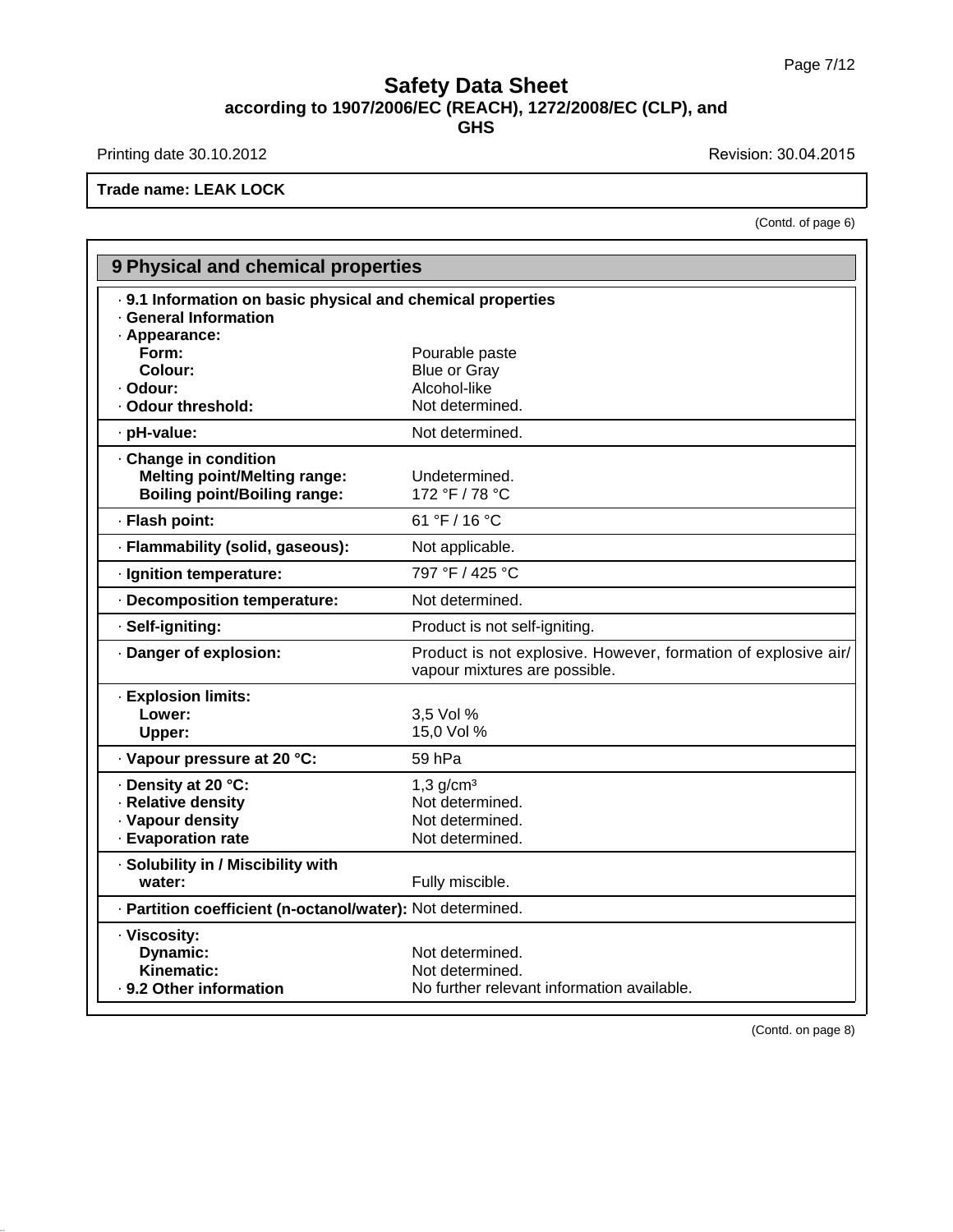Printing date 30.10.2012 **Revision: 30.04.2015** 

**Trade name: LEAK LOCK**

(Contd. of page 7)

## **10 Stability and reactivity**

#### · **10.1 Reactivity**

· **10.2 Chemical stability**

- · **Thermal decomposition / conditions to be avoided:**
- No decomposition if used and stored according to specifications.

#### · **10.3 Possibility of hazardous reactions**

Flammable.

Reacts with oxidizing agents.

Can form explosive mixtures in air if heated above flash point and/or when sprayed or atomised. Used empty containers may contain product gases which form explosive mixtures with air. Reacts with peroxides and other radical forming substances.

## · **10.4 Conditions to avoid**

Keep ignition sources away - Do not smoke.

Store away from oxidizing agents.

- · **10.5 Incompatible materials:** No further relevant information available.
- · **10.6 Hazardous decomposition products:**
- Toxic metal oxide smoke **Hydrocarbons**

Carbon monoxide and carbon dioxide

|                   | <b>11 Toxicological information</b>                                                    |                                               |  |
|-------------------|----------------------------------------------------------------------------------------|-----------------------------------------------|--|
| · Acute toxicity: |                                                                                        | 11.1 Information on toxicological effects     |  |
|                   |                                                                                        | · LD/LC50 values relevant for classification: |  |
|                   | 13463-67-7 titanium dioxide                                                            |                                               |  |
| Oral              | LD <sub>50</sub>                                                                       | $>$ 20000 mg/kg (rat)                         |  |
| Dermal            | ILD50                                                                                  | >10000 mg/kg (rabbit)                         |  |
|                   |                                                                                        | Inhalative $ LC50/4 h  > 6,82 mg/l$ (rat)     |  |
|                   | 57-55-6 Propylene Glycol                                                               |                                               |  |
| Oral              | LD <sub>50</sub>                                                                       | 20000 mg/kg (rat)                             |  |
| Dermal            | LD <sub>50</sub>                                                                       | 20800 mg/kg (rabbit)                          |  |
|                   | 64-17-5 ethanol                                                                        |                                               |  |
| Oral              | LD <sub>50</sub>                                                                       | 7060 mg/kg (rat)                              |  |
|                   |                                                                                        | Inhalative $ LC50/4 h 20000 mg/l$ (rat)       |  |
|                   | · Primary irritant effect:                                                             |                                               |  |
|                   | . on the skin: Slight irritant effect on skin and mucous membranes.                    |                                               |  |
|                   | . on the eye: Irritating effect.                                                       |                                               |  |
|                   | · Sensitization: Sensitizing effect by skin contact is possible by prolonged exposure. |                                               |  |

· **Additional toxicological information:**

The product shows the following dangers according to the calculation method of the General EU Classification Guidelines for Preparations as issued in the latest version:

(Contd. on page 9)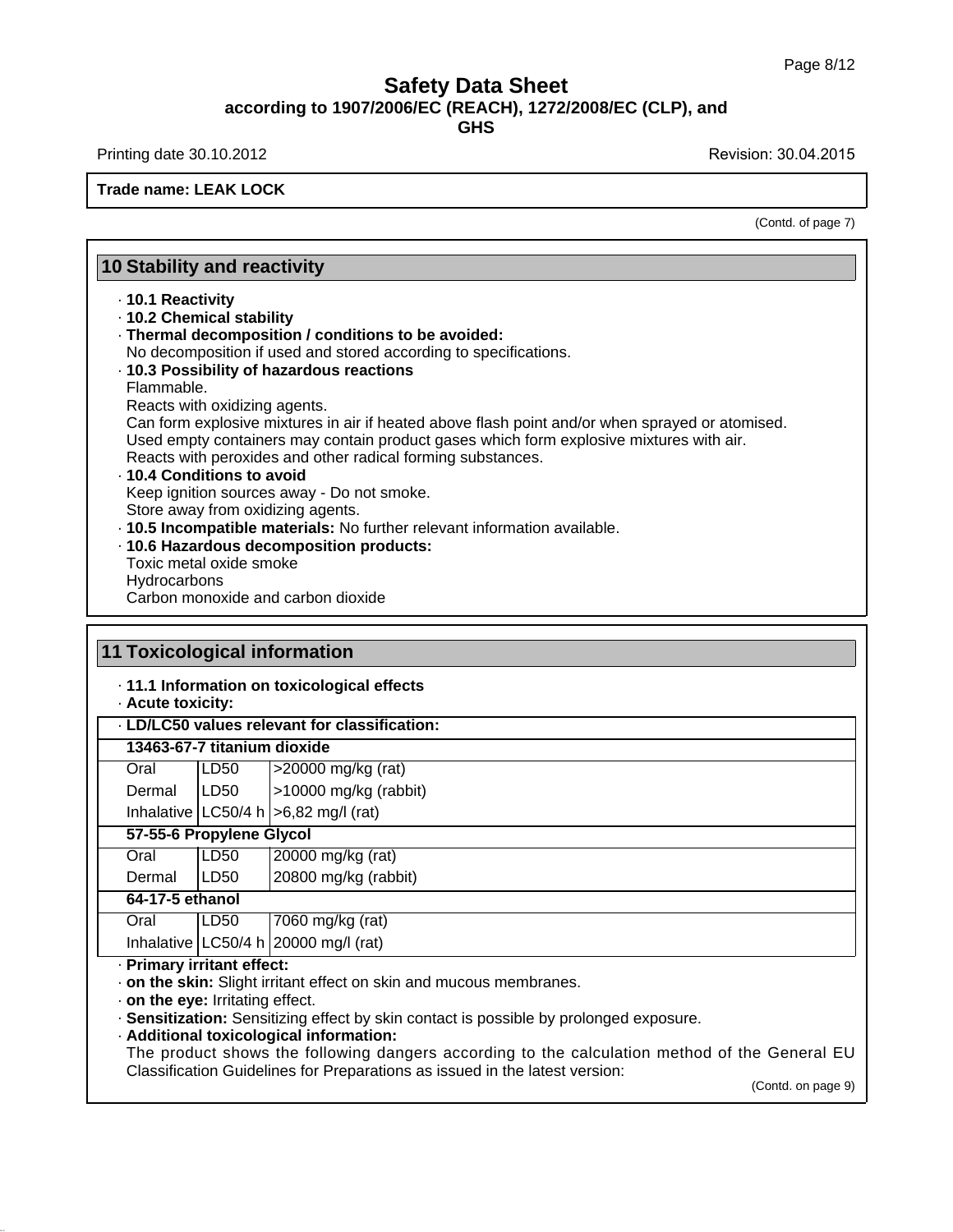**GHS**

Printing date 30.10.2012 **Revision: 30.04.2015** 

(Contd. of page 8)

#### **Trade name: LEAK LOCK**

Inhalation of concentrated vapours as well as oral intake will lead to anaesthesia-like conditions and headache, dizziness, etc.

· **Repeated dose toxicity** Repeated exposures may result in skin and/or respiratory sensitivity.

### **12 Ecological information**

- · **12.1 Toxicity**
- · **Aquatic toxicity:** The product contains materials that are harmful to the environment.
- · **12.2 Persistence and degradability** The product is partly biodegradale. Significant residuals remain.
- · **12.3 Bioaccumulative potential** May be accumulated in organism
- · **12.4 Mobility in soil** No further relevant information available.
- · **Additional ecological information:**

#### · **General notes:**

This statement was deduced from the properties of the single components.

Avoid transfer into the environment.

Due to available data on eliminability/decomposition and bioaccumulation potential prolonged term damage of the environment can not be excluded.

Water hazard class 1 (German Regulation) (Self-assessment): slightly hazardous for water Do not allow undiluted product or large quantities of it to reach ground water, water course or sewage system.

#### · **12.5 Results of PBT and vPvB assessment**

- · **PBT:** Not applicable.
- · **vPvB:** Not applicable.
- · **12.6 Other adverse effects** No further relevant information available.

## **13 Disposal considerations**

#### · **13.1 Waste treatment methods**

· **Recommendation**

Must not be disposed together with household garbage. Do not allow product to reach sewage system. Can be burned with household garbage after consulting with the waste disposal facility operator and the pertinent authorities and adhering to the necessary technical regulations.

Can be disposed of with household garbage with prior chemical-physical or biological treatment following consultation with the waste disposal facility operator and the pertinent authorities and adhering to the necessary technical regulations.

- · **Uncleaned packaging:**
- · **Recommendation:** Disposal must be made according to official regulations.
- · **Recommended cleansing agents:** Water, if necessary together with cleansing agents.

#### **14 Transport information**

- · **14.1 UN-Number**
- · **DOT, ADR, IMDG, IATA** UN1133

(Contd. on page 10)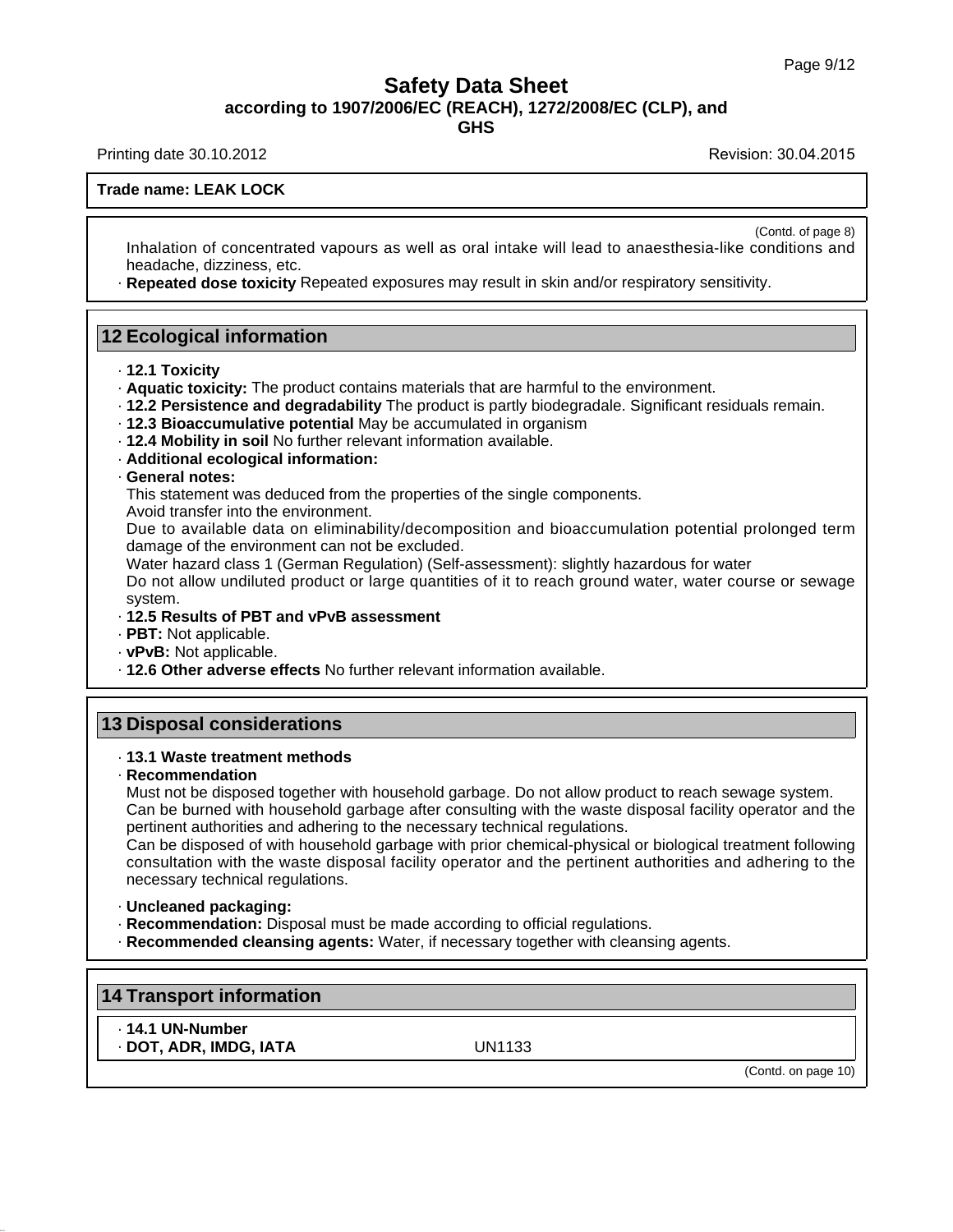Printing date 30.10.2012 **Revision: 30.04.2015** 

**Trade name: LEAK LOCK**

|                                                                                           | (Contd. of page 9)                     |
|-------------------------------------------------------------------------------------------|----------------------------------------|
| - 14.2 UN proper shipping name<br>· DOT, ADR, IMDG, IATA                                  | Adhesives                              |
| · 14.3 Transport hazard class(es)                                                         |                                        |
| $\cdot$ DOT                                                                               |                                        |
|                                                                                           |                                        |
| · Class                                                                                   | 3 Flammable liquids.                   |
| · Label                                                                                   | 3<br>----------                        |
| $·$ ADR                                                                                   |                                        |
| · Class                                                                                   | 3 (F1) Flammable liquids.              |
| · Label<br>· IMDG, IATA                                                                   | 3<br><u> - - - - - - - - - - - - -</u> |
|                                                                                           |                                        |
| . Class<br>· Label                                                                        | 3 Flammable liquids.<br>3              |
| · 14.4 Packing group<br>· DOT, ADR, IMDG, IATA                                            | Ш                                      |
| · 14.5 Environmental hazards:<br>· Marine pollutant:                                      | <b>No</b>                              |
| · 14.6 Special precautions for user<br>· Danger code (Kemler):                            | Warning: Flammable liquids.<br>33      |
| · EMS Number:                                                                             | $F-E$ , $S-D$                          |
| . 14.7 Transport in bulk according to Annex II of<br><b>MARPOL73/78 and the IBC Code</b>  | Not applicable.                        |
| Transport/Additional information:<br>------ <b>----</b> --- <b>----------</b> ---         |                                        |
| $·$ ADR<br>· Limited quantities (LQ)<br>· Transport category<br>· Tunnel restriction code | 5L<br>$\overline{2}$<br>D/E            |
| · UN "Model Regulation":                                                                  | UN1133, ADHESIVES, 3, II               |
|                                                                                           |                                        |

(Contd. on page 11)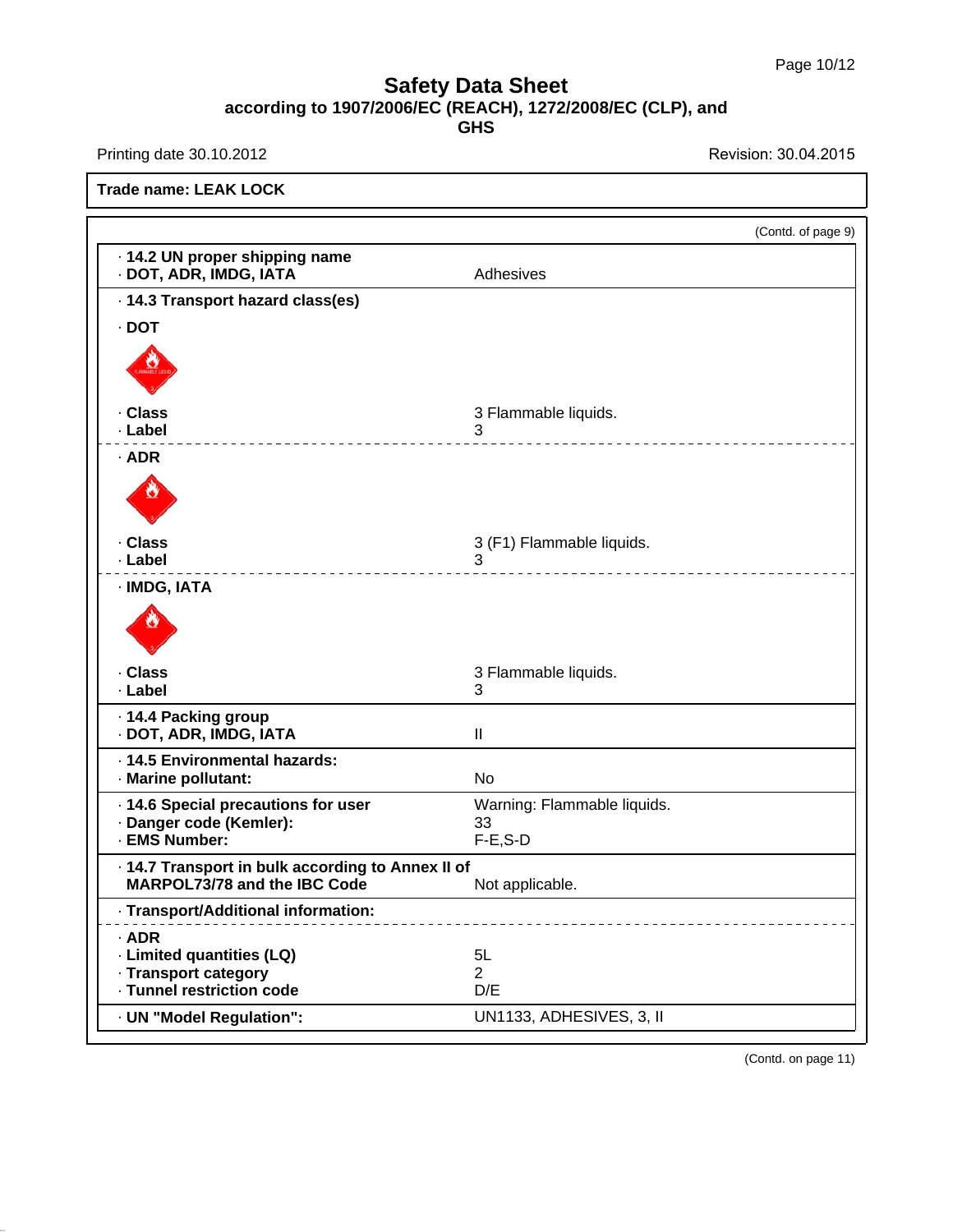Printing date 30.10.2012 **Revision: 30.04.2015** 

**Trade name: LEAK LOCK**

(Contd. of page 10)

| · 15.1 Safety, health and environmental regulations/legislation specific for the substance or mixture<br>· United States (USA)<br>· SARA                                                                                                 |    |
|------------------------------------------------------------------------------------------------------------------------------------------------------------------------------------------------------------------------------------------|----|
| · Section 355 (extremely hazardous substances):                                                                                                                                                                                          |    |
| None of the ingredients is listed.                                                                                                                                                                                                       |    |
| · Section 313 (Specific toxic chemical listings):                                                                                                                                                                                        |    |
| None of the ingredients is listed.                                                                                                                                                                                                       |    |
| · TSCA (Toxic Substances Control Act):                                                                                                                                                                                                   |    |
| All ingredients are listed.                                                                                                                                                                                                              |    |
| · Proposition 65 (California):<br>. Chemicals known to cause cancer:<br>Reference to Titanium Dioxide is based on unbound respirable particles and is not generally applicable to<br>product as supplied.<br>13463-67-7 titanium dioxide |    |
| . Chemicals known to cause reproductive toxicity for females:                                                                                                                                                                            |    |
| None of the ingredients is listed.                                                                                                                                                                                                       |    |
| Chemicals known to cause reproductive toxicity for males:                                                                                                                                                                                |    |
| None of the ingredients is listed.                                                                                                                                                                                                       |    |
| . Chemicals known to cause developmental toxicity:<br>Ethanol - listing refers specifically to alcoholic beverage consumption and is not applicable for product.                                                                         |    |
| 64-17-5 ethanol                                                                                                                                                                                                                          |    |
| · Carcinogenic Categories                                                                                                                                                                                                                |    |
| - EPA (Environmental Protection Agency)                                                                                                                                                                                                  |    |
| None of the ingredients is listed.                                                                                                                                                                                                       |    |
| · IARC (International Agency for Research on Cancer)                                                                                                                                                                                     |    |
| 13463-67-7 titanium dioxide                                                                                                                                                                                                              |    |
| . TLV (Threshold Limit Value established by ACGIH)                                                                                                                                                                                       |    |
| 13463-67-7 Ititanium dioxide                                                                                                                                                                                                             | A4 |
| $64-17-5$ ethanol                                                                                                                                                                                                                        | A3 |
| · NIOSH-Ca (National Institute for Occupational Safety and Health)                                                                                                                                                                       |    |
| 13463-67-7 titanium dioxide                                                                                                                                                                                                              |    |
| - OSHA-Ca (Occupational Safety & Health Administration)                                                                                                                                                                                  |    |
| None of the ingredients is listed.                                                                                                                                                                                                       |    |
| <b>Canada</b>                                                                                                                                                                                                                            |    |
| · Canadian Domestic Substances List (DSL)                                                                                                                                                                                                |    |
| All ingredients are listed.                                                                                                                                                                                                              |    |